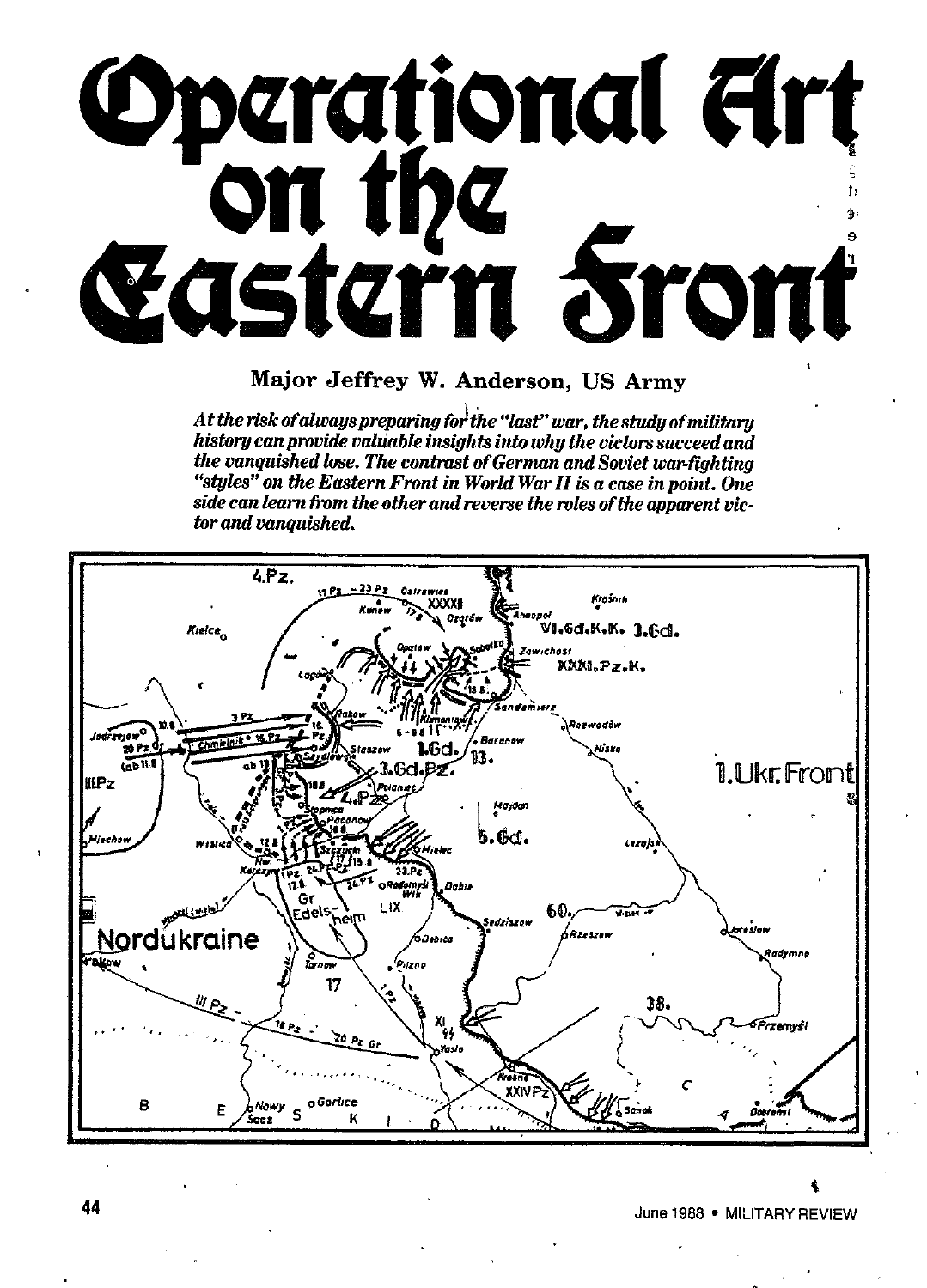**D**URING World War II, the operational level of war was recognized as having great importance and utility for US combat units. It was at the operational level that the theater commander communicated his views concerning the employment of military resources at his disposal. It was essentia<sup>l</sup> the theater commander plan for the use of these resources over periods of several weeks and even months.

After the war ended, the importance of the operational level was lost as service schools began to teach only tactics and strategy. Perhaps this decreased emphasis was understandable considering the pressure at the end of World War II to demobilize forces (a task accomplished with great success) and the subsequent Cold War. The United States simply did not have a large standing army or the forces prepared to execute extended campaigns. Also the strategic thinking was that ariarmy was obsolete with the power of tbe atomic bomb and the longrange bomber. Any war would obviously be short in view of massive retaliation.

The conflicts in Korea and Vietnam did little to change this thinking. These were essentially conflicts at the tactical level and did not necessitate the orchestration of large units. The operational level ofwar was still overlooked.

However, since 1976 the US Army has recognized there is a need to weave a strategic fabric from the individual tactical strands of combat, and this coordination must take place within the theater of operations. Leaders have become convinced there is a great possibility for limited, conventional war. There is a need for a standing force prepared to fight small incursions and large-scale, protracted conflicts. With the 1982 version of US Army Field Manual (FM) 100-5, *Operations,* there has been a rebirth of interest in the operational level of war.

The operational level of war is best char-

acterized as the overall orchestration and control of various comporients or tactics used to achieve some strategic goals. It is often defined as large-unit operations. It translates the strategic goals of the nation

*The operational level demands that fundamental decisions about when and where to tight and whether to accept or decline battle be made. , . . It is the identification of the enemy's center of gravity and the concentration of combat power through tire and maneuver against that point to achieve decisive victorm*

y

(generally the province ofthe political leaders) into a series of steps to be executed by tactical combat units (generally corps and below). Like the music produced by the many pieces of an orchestra is harmonious sound, the operational level orchestrates the actions of a number of subordinates toward acommongoal. Inthis case the theater commander is analogous to the orchestra conductor.

The theater commander must visualize his operations from beginning to end and base his plan on specific means of defeating bis enemy. According to (draft)FM 100—15, *Corps Operations,* this may include making the enemy's position in the theater untenable by destroying his logistic support, defeating his allies or separating him from them, occupying facilities and terrain critical to the enemy, separating his forces, attacking his homeland, destroying the will of his nation to continue resistance, destroying his fighting forces or any combination of these.

FM 100—5 defines "operational art" as the employment of military forces to attain strategic goals in *a* theater of war or theater of operations through design, organization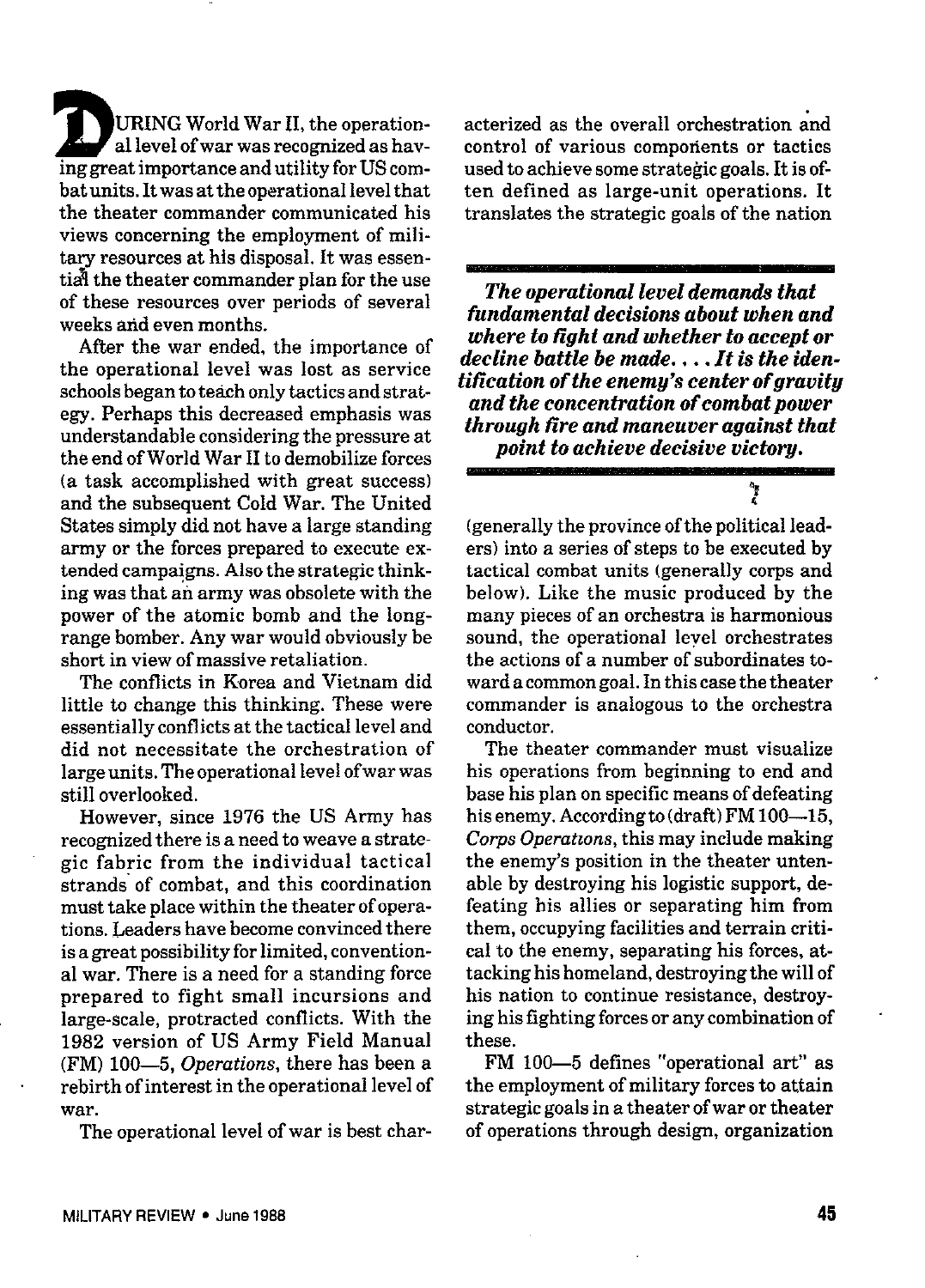and conduct of campaigns and major operations. It is implemented by defining a series of joint actions designed to attain a strategic objective in the theater of war. The operational level demands that fundamental decisions about when and where to tight and whether to accept or decline battle be made.

*The effective operational commander must see the enemy's current courses of action, as well as future dispositions and optioas available to both sides. The operational level must be sufficiently robust so that minor tactical setbacks do not disrupt the tlow of the plan aitd its potential to accomplish the theater goals.*

In essence, it is the identification of the enemy's center of gravity and the concentration of combat power through fire and maneuver against that point to achieve decisive victory.

Perhaps most important to the operational level of war is a vision provided by the commander of the resulting conditions he expects to obtain when the operation is over. He has to define what military condition must be produced in the theater to achieve" the strategic goal, what sequence of actions is most likely to achieve that goal and how resources should be applied, in what priority, to follow the planned sequence.

The operational level of war is made operational in a campaign plan, defined by Joint Chiefs of Staff (JCS) Publication 1, Depart*ment of Defense Dictionary of Militaiy and Associated Terms,* .asa "plan for a series of related military operations aimed to accomplish a common objective, normally within a given time and space." Likewise, FM 100—5 states that a campaign, the representative of the operational level of war, consists of

"sustained operations designed *to* defeat an enemy force in a specified space and time with simultaneous and sequential battles." JCS Publication 2, *Unified Action Armed Forces,* states that for major commands the operational level of war must "express the commander's decision in terms of specific operations projected as far into the future as practicable . . . an orderly schedule of the strategic decisions made by the commander to allow sufficient time to procure and provide the means to secure desired or absigned objectives."

Thus, the operational level of war takes the strategic aims of the nation and expresses the means to attain them. It includes orchestration of timing, resources, priorities, forces, and the needs and goals of the command. The operational level focuses the activities of a number of subcommands and ensures needed resources arrive in the area , of operations according to an established schedule that supports the efforts of each subcommand.

The essence of the operational level is the ability of the commander to visualize and foresee operations effectively. This is the *coup d'oeil* mentioned by Carl von Clause witz and Henri Jomini—the inner eye of vision to literally see the future and to take action to make the vision happen. The operational level does not necessarily reflect the entire war, but may only address the time needed to achieve intermediate theater objectives. Winning the entire war may require several campaigns.

Also recognize that a large theater of war may be divided into several smaller theaters of operations because of size or diversity of geography and people. Each of these levels has an operational commander, and often the synchronization ofthese,campaign plans becomes a center of gravity for the friendly (and enemy) forces. Thus, the effective operational commander is sufficiently flexible to allow adjustment during execu-

**46 1988 • MILITARY REVIEW**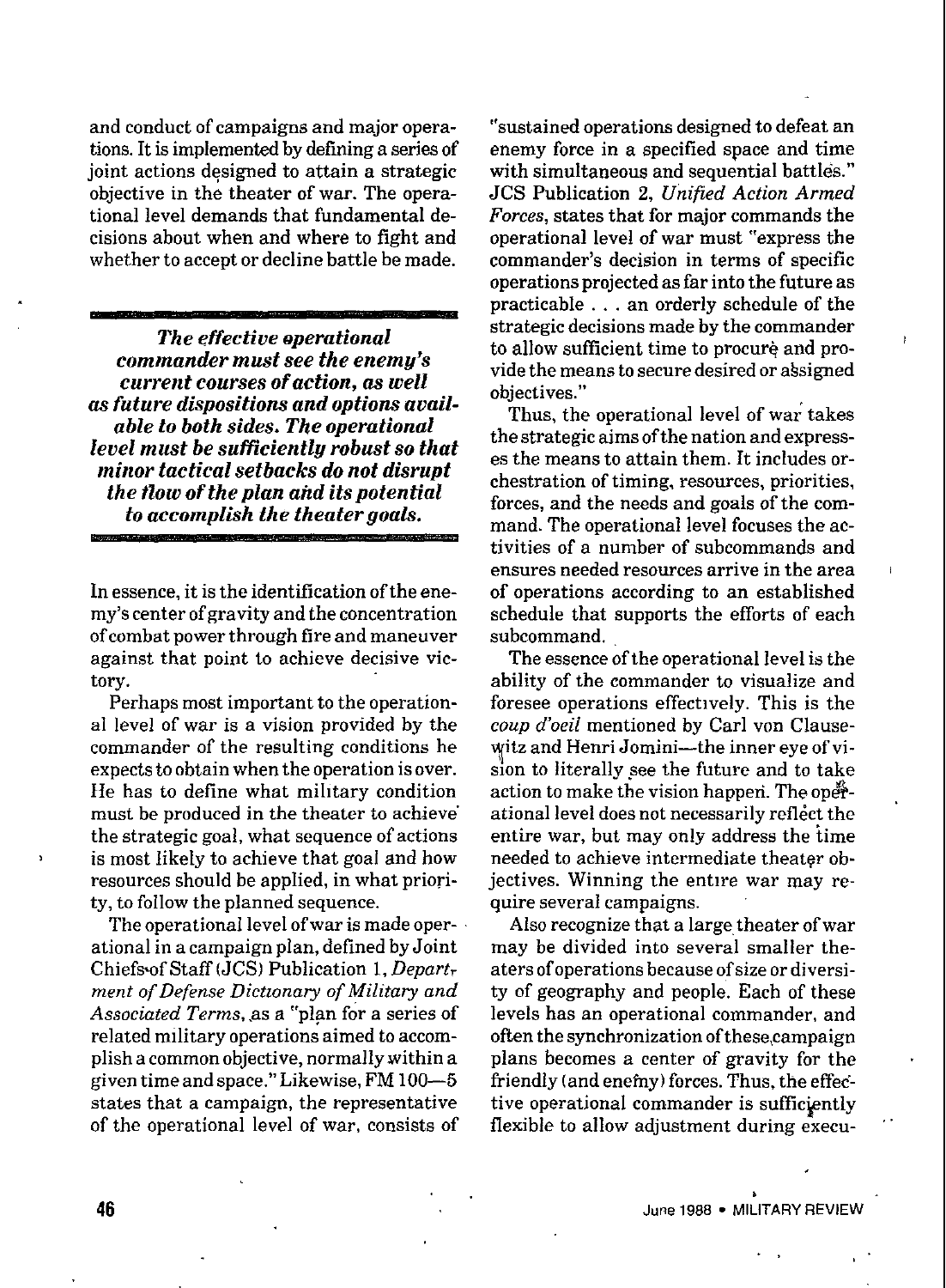

*Historical accounts of traumatic events are bound to include nationalistic sentiment. For this reason, US accounts of World War II seldom portray the tremendous infZuence the Soviet Union had on the conduct of the war and the ultimate defeat of Germany. This is understandable in light ofpostwar tensions and the Cold War of the 1950s.*

tion based on the exigencies of the conflict situation and keeps his orders simple to overcome the potential friction inevitable in any conflict.

The operational commander must threaten tbe enemy in several areas simultaneously. He retains the Initiative and seeks an opportunity to attack enemy weaknesses as they become apparent. The operational art positions forces to create operational advantages over the enemy before contact is ever made. As Sun Tzu indicated, proper preparation will allow victory before the battle is even joined. The effective operational commander must see the enemy's current courses of action, as well as future dispositions and options available to both sides. The op. erational level must be sufficiently robust so that minor tactical setbacks do not disrupt the flow of the plan and its potential to accomplish the theater goals.

The effective operational-level commander plans attacks throughout the theater with all means available to constantly pressure his adversary He considers all ways and means to exploit success by seeing the future battlefield, anticipating it and timing the application of his forces to the greatest advantage.

Using these definitions, a comparison of two nations' styles of war at the operational level is instructive. An examination of the Soviets and the Germans during World War II, or the Great Patriotic War, follows. Leadership styles, firepower, maneuver, intelligence, protection of forces, sustainment, deception and disruption are considered. Thoughts on the implications of these styles ofwar for future combat are also presented.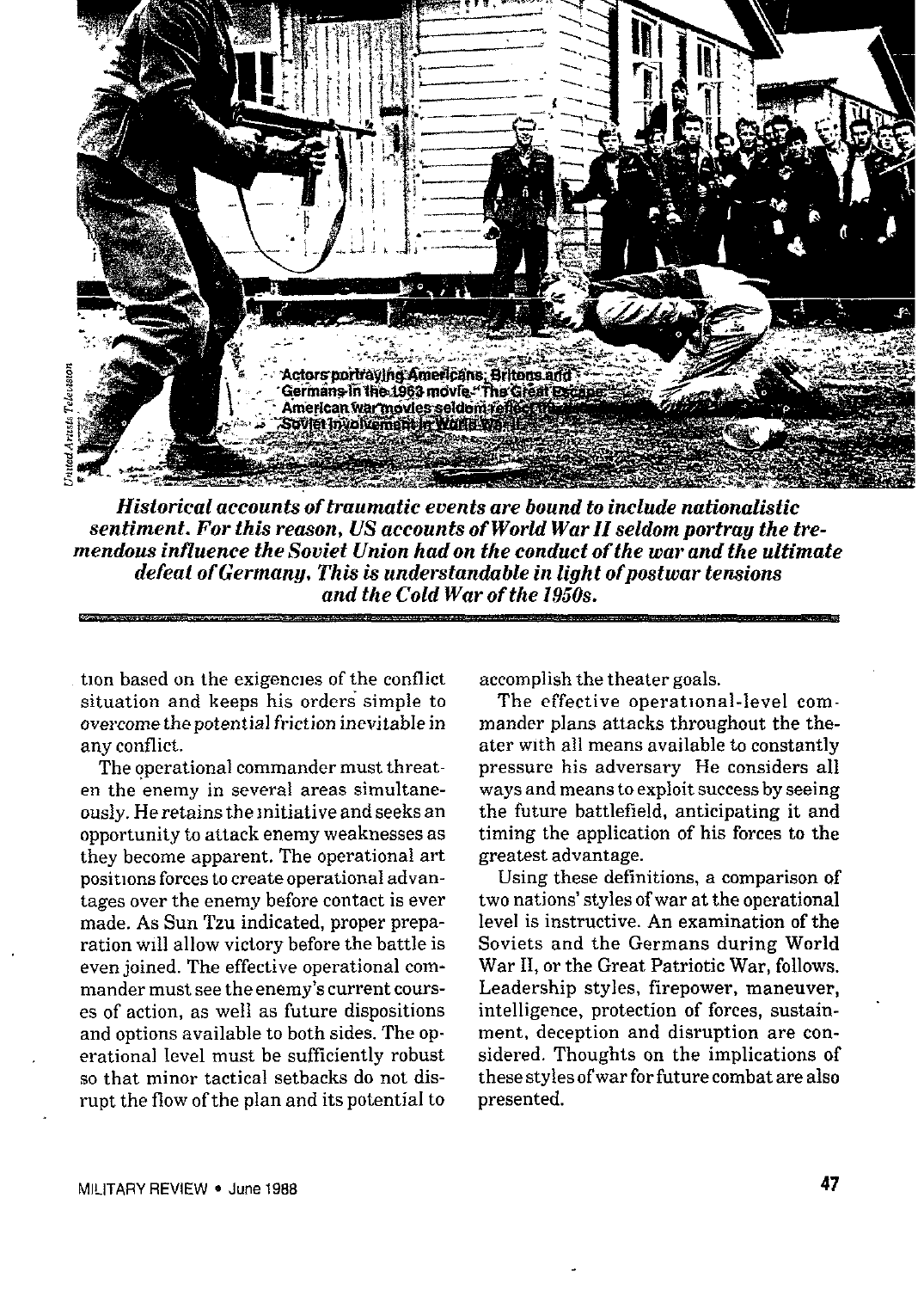

*Eventually, the resources of their country gave the Soviets a distinct advantage. In addition, the low value placed on human life freed the Soviet High Command horn many of the moral inhibitions held by other armies of the time; however, ~~ the long duration of the war and extensive losses forced the Soviet command into .qreater economy of manpower.*

## **The Soviets**

Historical accounts of traumatic events are bound to include nationalistic sentiment, For this reason, US accounts of World War II seldom portray the tremendous influence the Soviet Union had on the conduct ofthe war and the ultimate defeat of Germany. This is understandable in light of **post**war tensions and the Cold War of the 1950s. An entire generation of Americans grew up believing the war was won on the Western Front, and the Eastern Front was merely an unimportant side show that tied upGerman forces. Apparently, the true heroics and the ultimate victory were gained by the Anglo-American forces on the African and European continents.

Similarly, generations of Soviets view the participation of non-Soviet forces in.World War II as unimportant. Just as we view the Soviets with *a* profound distrust, we are viewed. Thus, histories of either country's contribution to World War 11and its techniques of fighting are skewed by political intrigues.

To overcome this problem, in late 1947 and 1945,a committee of former German officers at the European Command (EUCOM) Historical Divisioh Interrogation Enclosur& in Neustadt, Germany, undertook a careful and objective examiriation of Soviet combat methods used during World War II. Who better to ask than those who fought against the Soviet operational art?

During the early period of the war, the Soviet techniques of combat could be characterized as totally lacking in any flexibility. The Soviet fighter did not possess the judgment to think independently. After invasion by Germany, it became the full intention of the Soviet High Command to protect the homeland and stop the German forces. This they did by a peculiardisregard for human beings and a contempt for hfe in general.

,,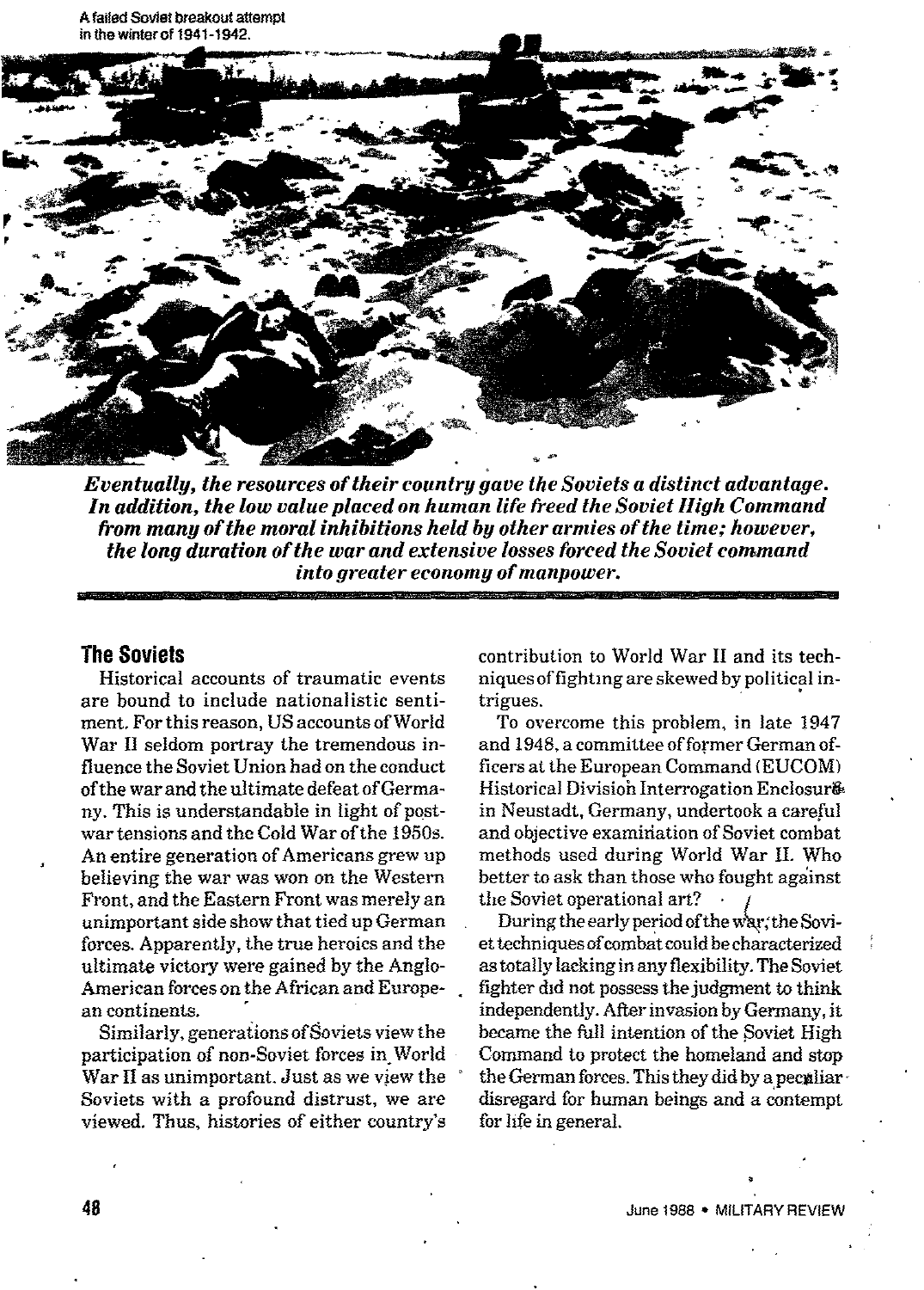During World War I, the Russian army had been an amorphous mass, immovable and lacking in any individuality. It held a tremendous number of illiterates. After the revolution, Soviet forces were well on their way to acquiring a strong sense of individuality. This sense of independence was not fully achieved during World War H, but it was not far off, if still elusive.

The Soviets demanded and received from their soldiers a bravery and unqualified obedience unmatched in any other World War II army. They took a raw mass of men and, in the later days of the war, converted them into an extremely effective fighting machine. The severity of the average Soviet peasant's life inured him to the privations of war, and the Soviet soldier seemed unaffected by the demands of terrain and season. Since he required fewprovisions and most of the Great Patriotic War was fought in "Mother Russia," sustainment problems dealt only with equipment and supplies for the conduct of operations, not for the care and provisioning of the individual soldier.

In the area of deception, the Soviets seldom employed large-scale ruses. While they did feign the existence of troops by increasing the level of fire supposedly being offered by those troops, this became commonplace and, hence, predictable. On the other hand, the Germans reported they had to constantly be on guard against dishonesty and deception attempts by individual Soviet soldiers. They would.feign surrender and suddenly open fire at very close range or feign death to accomplish a sudden ambush of the unsuspecting.

At the higher echelons of command, the Soviet leaders proved very capable from the onset of the war. They demonstrated a great deal offlexibility, initiative and energy, but were unable to inspire the mass of Soviet soldiers. The various political purges in the Soviet Union took their toll of these officers and an appreciable portion of this command

strata simply disappeared.The young, energetic Soviet nation was able to draw upon its populace to replace these officers, but not until a certain decrease in the efficiency and effectiveness of the Soviet forces had occurred.

In mid-July 1941, the German LIII Infantry Corps was sent to the defensive battle in the Dnieper-Berezma triangle to dull Semen K. Tlmoshenko's thrust into the flank and rear ofthe 2dPanzerGroup.The Soviets planned a double envelopment with Timoshenko commanding the southern pin. cer. Although the Germans had defeated the northern pincer, Timoshenko skillfully carried out his part of the operation, bottling up the 2d Panzer Group for three weeks with numerically inferior forces.

Apparently, German methods of conductmg campaigns had a great influence on the .Soviets Having readJ. F. C. Fuller as interpreted by B. H, L1ddell-Hart, the Soviets emphasized operations against flank and rear, large-scale envelopments and encirclements Llkewme, they used mobile defense and, finally, breakthrough and breakout. All of these techniques can be seen in Timoshenko's plan for a double envelopment and isolation of the large German armored forces that had crossed the Dnieper. In execution, this operation was conducted in an efficient and energetic fashion. In November 1941,theSoviets correctly identified the weakest part of the German armored thrusts and carried out a largescale bperation to counter the Germans' forward momentum

Eventually, the resources of their country gave the Soviets a distinct advantage. In addition, the low value placed on human life freed the Soviet High Command from many of the moral inhibitions held by other armies of the time; however, the long duration of the war and extensive losses forced the Soviet command into greater economy of man- . power.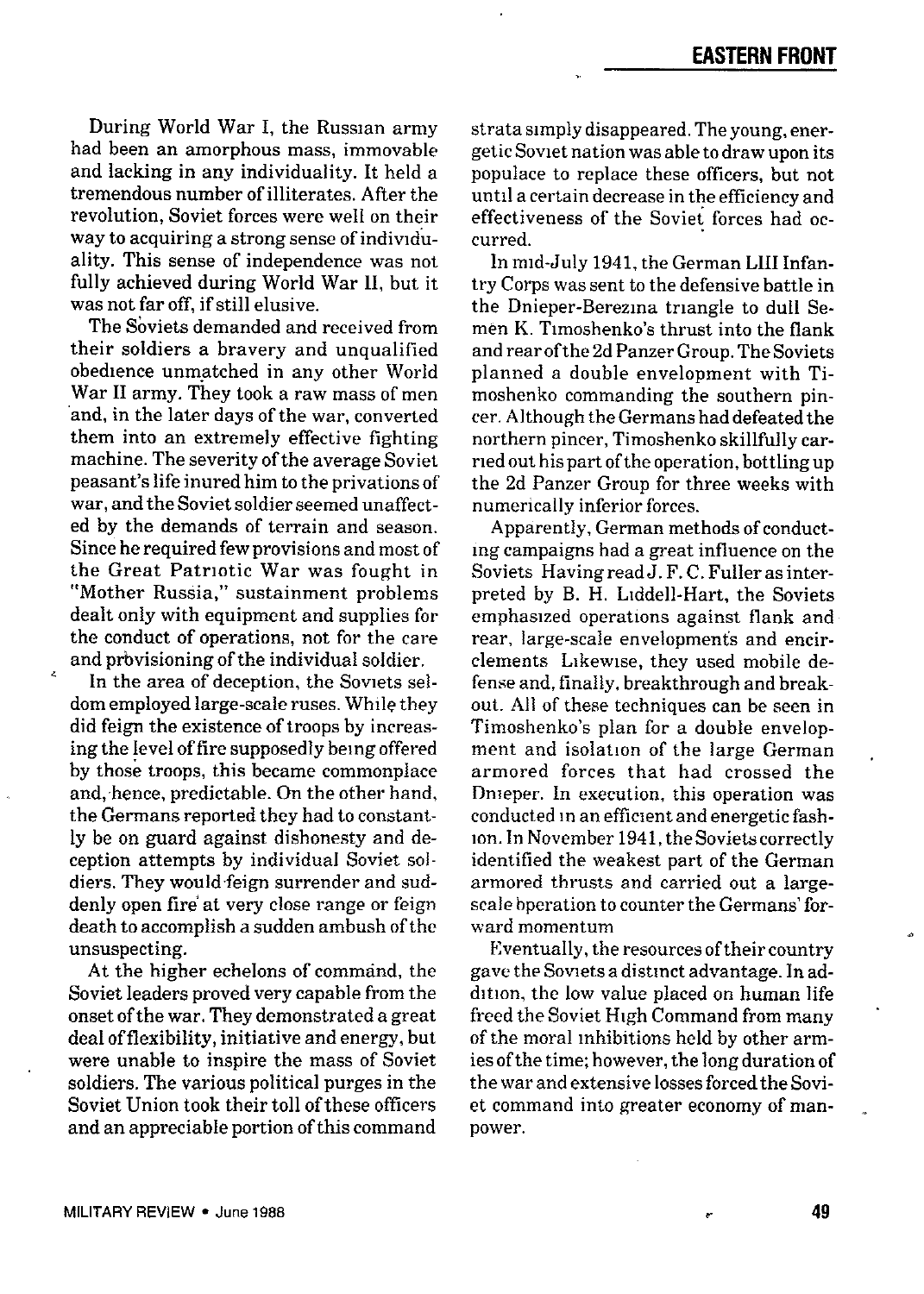Although the upper levels of the Soviet command had a great flexibility of thought and operation, such was not the case at lower levels (division and below). At these levels the Soviet army often remained inflexible and indecisive. The result was often lethargy and missed opportunities.

Soviet elements that had broken through German lines often remained for days without recognizing their favorable position or taking advantage of it. Often, commanders reacted according to tactical doctrine without regard for the current circumstances. In September 1941, Soviets attacked the same sector for seven straight days for no apparent reason, without any understandable rationale and with no apparent success, but with extremely high losses. The new commander had apparently found an old order stating that attacks should be mounted all along the front to ease the pressure on Leningrad. Unable to determine that these attacks had ever been made, he resolved to follow the order, though it was in fact more than two months old and the pressure on Leningrad had long since dissipated.

Soviet battle techniques can be characterized by the use of masses of humans and materiel, generally applied without intelligence or variation, but under such conditions they proved effective. If once successful (and often if not) these operation would be repeated because of the inflexibility of mind and unimaginative obstinacy.

Insome ways the Soviets were themselves a contradiction. While the army or army group boundary was inviolable, they showed a remarkable flexibility in their frequent shifting of units in the front lines. Likewise, when units were "used up," they were withdrawn from combat to be refilled or totally replaced. They used their railroad system most effectively to rapidly concentrate forces on the battlefield and learned that speed was synonymous with survival.

Thus, according to P. H. Vigor, the cam-

paign in Manchuria became an excellent example of the way in which the Soviets are likely to start future wars. Specifically, they learned to concentrate overwhelming combat power against an enemy's vulnerability. They secured strategic surprise. They learned that their earlier inflexibility and repetitiveness had cost them dearly in terms of men and materiel. They even developed a deception plan which was not their mode of operation in earlier phases of war. The Soviets used the least expected route, date, time, place and weather conditions to mount their attack.

The next important area of Soviet operations in the later part of World War II involved the use of speed to overcome the enemy. Though the Japanese in the area were essentially weak, the creation of forward detachments, consisting of several divisions with their supporting arme, could themselves smash most enemy resistance and could remain in column formations. Finally, the Soviets had learned to bypass pockets of resistance. Like the Germans on the Eastern Front, the Soviets learned that the *Aufrollen* and *Schwerpunkt* of what *Time* magazine called "blitzkrieg" were very eflective against any enemy, including themselves.

## **The Germans ~**

Like the Soviets, the Germans recognized the art of war involved the correct estimation and careful weighing of one's own capabilities in hght of enemy capabilities. Their commanders knew that to be successful against the Soviets, they had to employ all resources with correct timing in suitable terrain and in a way that was at least expected to guarantee success.

The long duration ofWorld War II and the ever,widening scope of the war created a state of constant shortages and deficiencies. Unlike their Soviet opponents, the Germans, immediately adopted a flexibility' of mind that allowed improvisation as necessary.

锰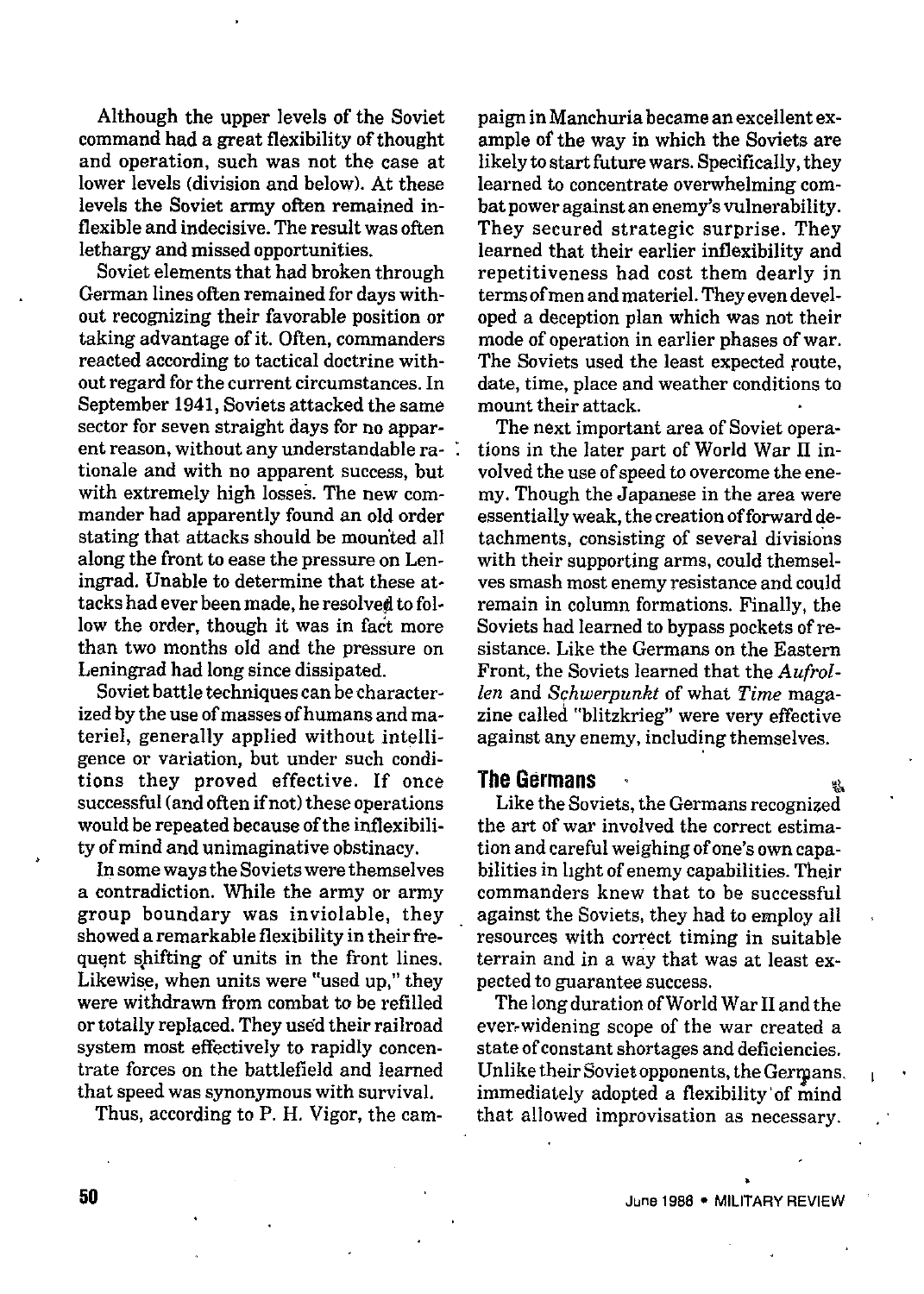

*Soviet battle techniques can be characterized by the use of masses of humans and materiel, generally applied without intelligence or variation, but under such conditions they proved effective. If qnce successful (and often if not) these operations would be repeated because of the inflexibility of mind and unimaginative obstinacy.*

Unfortunately, toward the end of the Soviet Campaign the entire operation became one of improvisation. Time was of the essence.

On penetrating the western Soviet defenses,the Germans felt the pinch ofvulnerable lines of communication. To protect these supply lines, they were forced to commit units to guard duty that could have been in combat. They also found that their intelligence was lacking. While they had initially been greeted as liberators, their highhanded treatment of the local populace had eliminated the best of their intelligence sources. Now, harassed by partisans and cavalry, the Germans felt the blindness of no intelligence data.

By February 1942, the Germans were severely exhausted. Though their leaders were strong and capable, limitations on resupply and replacements had cut down on their willingness to fight. Similarly, the army, so dependent on mechanized forces to defeat the enemy, had bogged down in the Soviet mud.

Little known to many, this began the . snail offensive. Here, speed was not of the essence. In fact, the speed of a snail was sufficient. Units would proceedonly to a worthwhile objective without incurring a great deal of danger. This operation was to grope like a snail and withdraw its feelers or completely change direction when confronted by an obstacle. Its sole purpose was to place the supply lines beyond the enemy's reach. While this offensive was atypical of the German mode of operations, it serves to demonstrate the flexibility with which they approached operations on the Eastern Frontdirectly contrary to the inflexibility demonstrated by the enemy.

German flexibility extended to organization as well. At Seydlitz, General Walther Model lacked intelligence concerning his enemy to such an extent that he formed a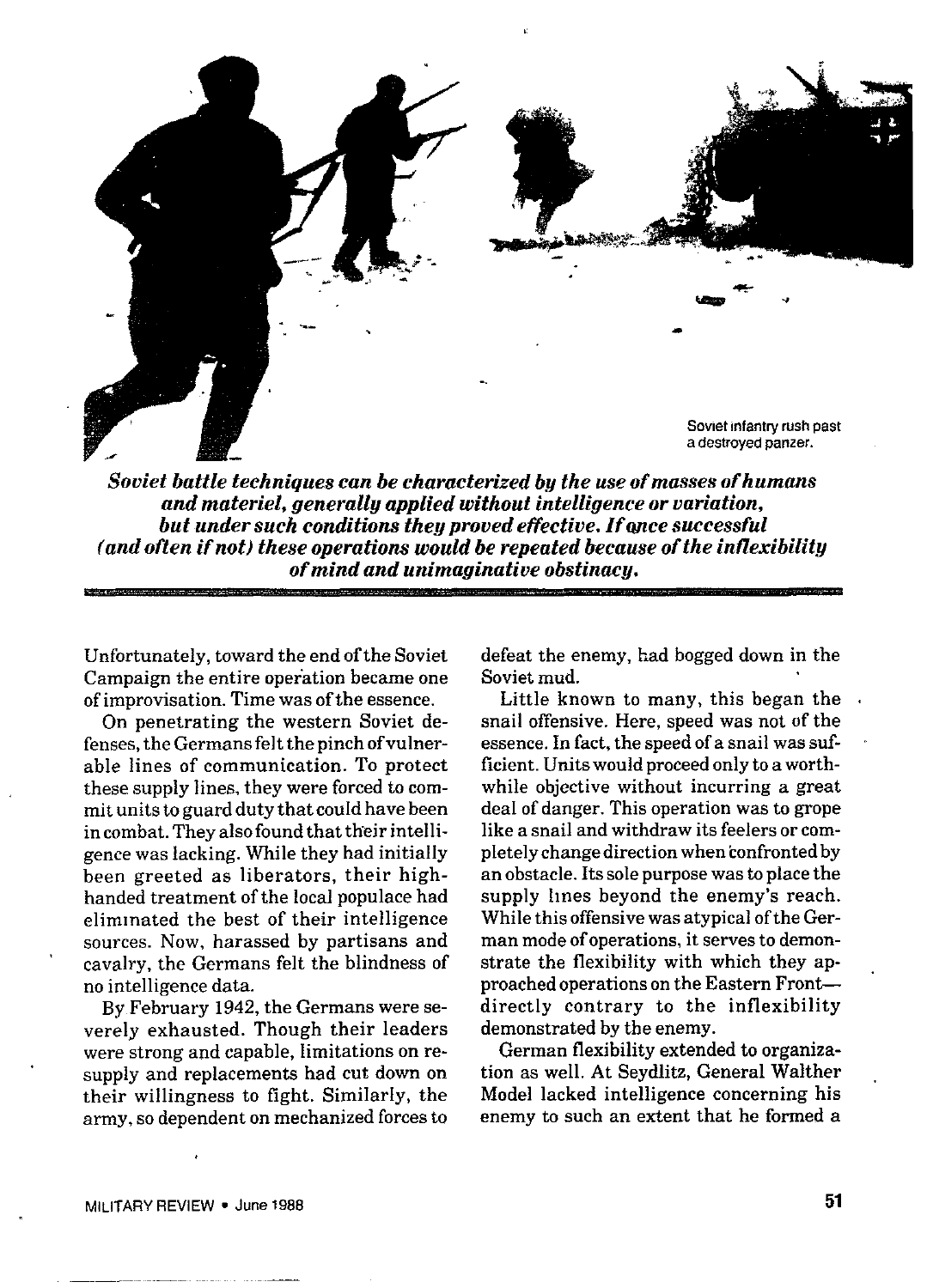

*The Soviets learned well from German examples and turned the Germans' own operational techniques against them. Then, the overwhelming numbers of forces the Soviets could muss at one point simply broke the strained supply lines of the Germans and forced defeat.*

provisional cavalry brigade from the reconnaissance battalions of the eight divisions under his command.

Though Adolph Hitler believed the Soviet Union could be overthrown in one campaign, his operational commanders did not. They focused on the Soviet army, believing that the loss of Moscow was something the Soviet High Command could not risk. Thus, a threat to Moscow would force the Soviets to meet them on the field where German operations—characterized by speed and flexibility to brobe the enemy's weakness-could concentrate manpower and firepower.

Firepower was quickly brought to bear on the enemy by superior German mobility. Their forces, largely mechanized in the spearpoint of the blitzkrieg, could generally maneuver to threaten the Soviet lines of communication at several places simultaneously. Later, when the maneuverability of the Soviet forces rivaled that of the Germans, primarily because of the massive Soviet mechanization effort, this advantage was negated. The Soviets learned well from German examples and turned the Germans' own operational techniques against them. Then, the overwhelming numbers of forces the Soviets could mass at one point simply broke the strained supply lines of the Germans and forced defeat,

1 operational techmques of the Germans and There are many similarities between the the Soviets during the latter days of the war. The German *Kesselschtacht* actually involved a series of double envelopments which became the hallmark of Soviet operations in Manchuria and during the Belorussian offensive. Both armies successfully used infiltration techniques to put formid-

.

,,.